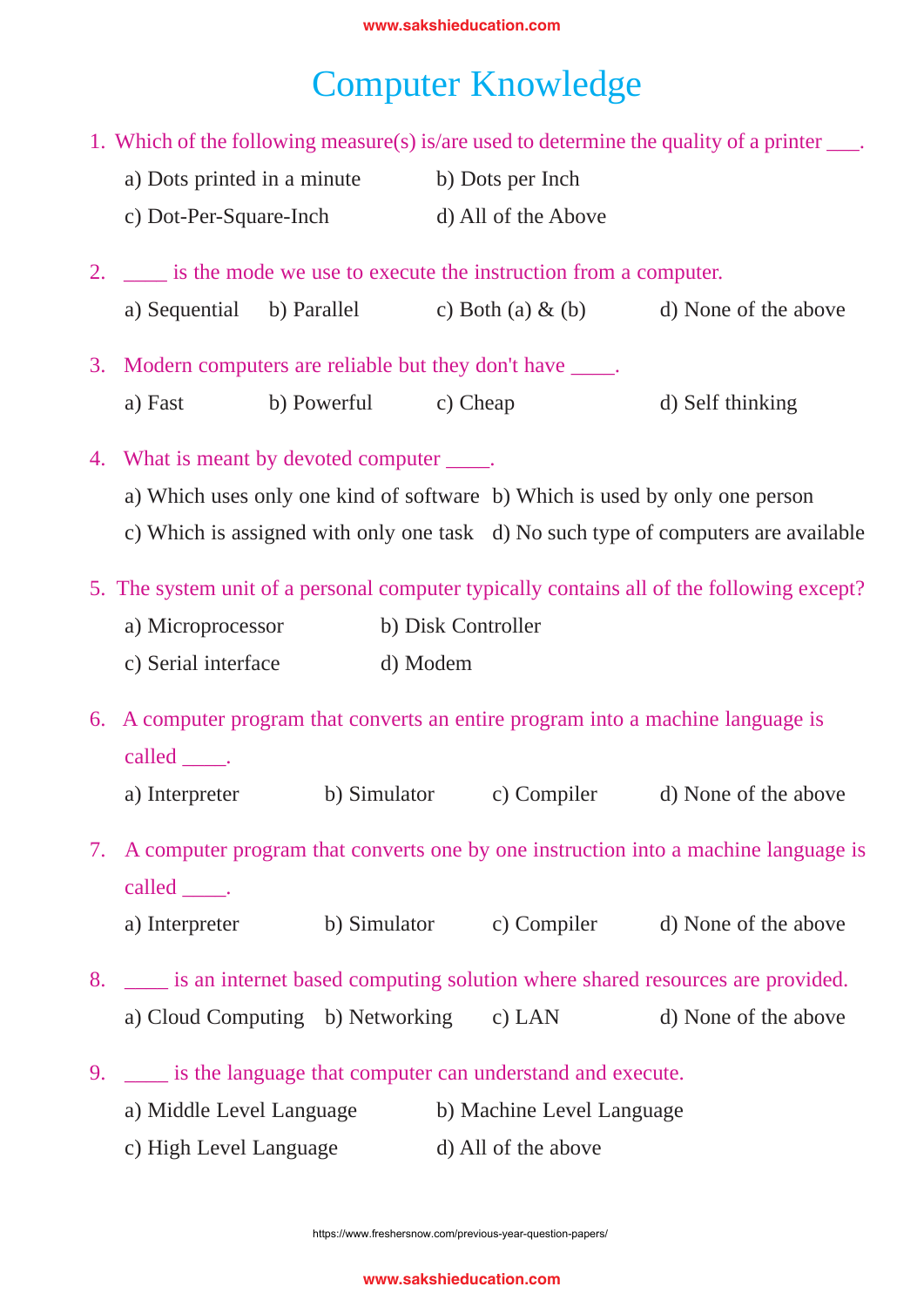| 10. is a set of instructions, also called a program that tells a computer how to |                                                                                       |                                                                                          |                      |  |  |  |
|----------------------------------------------------------------------------------|---------------------------------------------------------------------------------------|------------------------------------------------------------------------------------------|----------------------|--|--|--|
| perform tasks.                                                                   |                                                                                       |                                                                                          |                      |  |  |  |
|                                                                                  |                                                                                       | a) Hardware b) Software c) Both (a) and (b) d) None of the above                         |                      |  |  |  |
| 11. Router is <u>equal</u> device.                                               |                                                                                       |                                                                                          |                      |  |  |  |
| a) Input b) Output                                                               |                                                                                       | c) Both (a) and (b) d) None of the above                                                 |                      |  |  |  |
| 12. Scanner is <u>equal</u> device.                                              |                                                                                       |                                                                                          |                      |  |  |  |
|                                                                                  |                                                                                       | a) Input b) Output c) Both (a) and (b) d) None of the above                              |                      |  |  |  |
|                                                                                  |                                                                                       | 13. The building block for all information that flows through a computer _____.          |                      |  |  |  |
| a) Bit                                                                           | b) Byte                                                                               | c) Both (a) and (b) d) None of the above                                                 |                      |  |  |  |
|                                                                                  |                                                                                       | 14. _____ is the software that controls all the other software programs and allows to    |                      |  |  |  |
| perform basic tasks.                                                             |                                                                                       |                                                                                          |                      |  |  |  |
|                                                                                  | a) Software b) Hardware c) Windows                                                    |                                                                                          | d) Operating System  |  |  |  |
| 15. The following <u>same</u> is termed as permanent memory.                     |                                                                                       |                                                                                          |                      |  |  |  |
|                                                                                  |                                                                                       | a) Random Access Memory b) Read Only Memory                                              |                      |  |  |  |
| c) Flash Memory                                                                  |                                                                                       | d) Cache Memory                                                                          |                      |  |  |  |
|                                                                                  | 16. Memory that temporarily stores data and that can be erased or changed is known as |                                                                                          |                      |  |  |  |
| a) Cache Memory                                                                  |                                                                                       | b) Read Only Memory                                                                      |                      |  |  |  |
| c) Flash Memory                                                                  |                                                                                       | d) Random Access Memory                                                                  |                      |  |  |  |
|                                                                                  |                                                                                       | 17. Information that is entered into a computer is called as _____.                      |                      |  |  |  |
| a) Input                                                                         |                                                                                       | b) Output c) Both (a) and (b) d) None of the above                                       |                      |  |  |  |
|                                                                                  |                                                                                       | 18. Information that a computer produces and delivers back to the user is known as ____. |                      |  |  |  |
| a) Input                                                                         |                                                                                       | b) Output c) Both (a) and (b) d) None of the above                                       |                      |  |  |  |
| 19. MP3 player is $\_\_\$ .                                                      |                                                                                       |                                                                                          |                      |  |  |  |
|                                                                                  |                                                                                       | a) Input device b) Output device c) Both (a) and (b) d) None of the above                |                      |  |  |  |
|                                                                                  |                                                                                       | 20. The smallest unit of computerized data is referred as _____.                         |                      |  |  |  |
| a) Bit                                                                           |                                                                                       | b) Byte $\qquad$ c) Both (a) and (b)                                                     | d) None of the above |  |  |  |

https://www.freshersnow.com/previous-year-question-papers/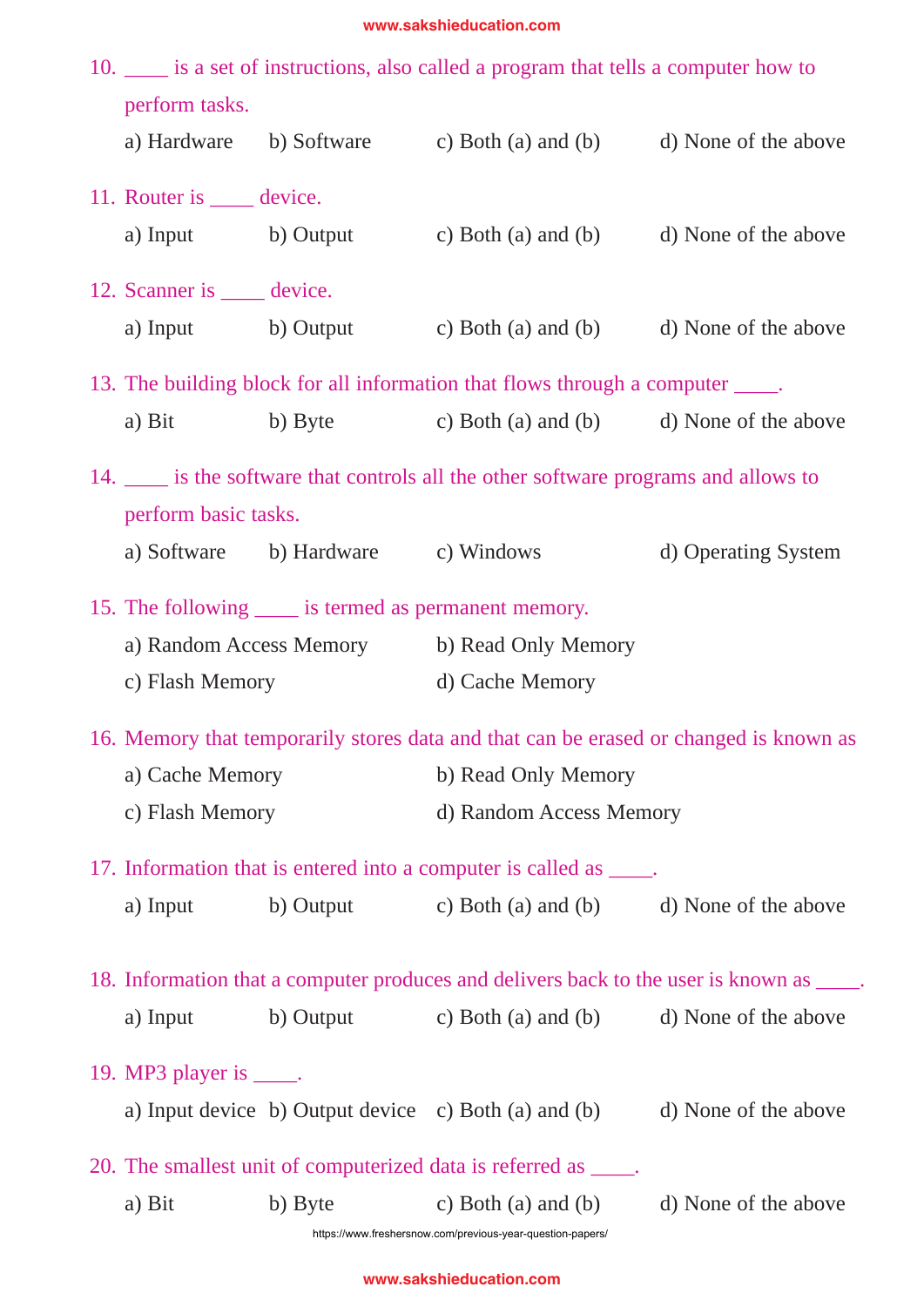|                                                                                  | 21. After copying the content, how many times can you paste _____.      |          |               |                      |                                                                                              |  |  |
|----------------------------------------------------------------------------------|-------------------------------------------------------------------------|----------|---------------|----------------------|----------------------------------------------------------------------------------------------|--|--|
|                                                                                  | a) Only one time b) Two times<br>c) Three times                         |          |               |                      |                                                                                              |  |  |
|                                                                                  |                                                                         |          | d) Many times |                      |                                                                                              |  |  |
|                                                                                  |                                                                         |          |               |                      |                                                                                              |  |  |
| 22. What is the keyboard shortcut key to merge a document _____.                 |                                                                         |          |               |                      |                                                                                              |  |  |
|                                                                                  |                                                                         |          |               |                      | a) $Alt+Shift+N$ b) $Alt+Shift+O$ c) $Alt+Shift+P$ d) $Alt+Shift+Q$                          |  |  |
|                                                                                  |                                                                         |          |               |                      | 23. In a table to move to the first cell in a row, <u>each is</u> the keyboard shortcut key. |  |  |
|                                                                                  | a) $Alt+Tab$ b) $Alt+Shift$ c) $Alt+Ctrl$ d) $Alt+Home$                 |          |               |                      |                                                                                              |  |  |
| 24. To find text, formatting and special items ______ is the keyboard short key. |                                                                         |          |               |                      |                                                                                              |  |  |
|                                                                                  | a) $Ctrl + g$ b) $Ctrl + h$ c) $Ctrl + f$                               |          |               |                      | $d)$ Ctrl+a                                                                                  |  |  |
|                                                                                  | 25. What is the shortcut key to display the 'save as' dialog box _____. |          |               |                      |                                                                                              |  |  |
|                                                                                  | a) $F8$                                                                 | $b)$ F12 | c) $F11$      |                      | $d)$ F9                                                                                      |  |  |
| 26. Among the following _____ is a logical function.                             |                                                                         |          |               |                      |                                                                                              |  |  |
|                                                                                  | a) Average b) Count c) ABS                                              |          |               |                      | $d)$ AND                                                                                     |  |  |
|                                                                                  | 27. Of the following is correct syntax in excel ____?                   |          |               |                      |                                                                                              |  |  |
| a) REPLACE (old-text, num-chars, Start-num, New-text)                            |                                                                         |          |               |                      |                                                                                              |  |  |
| b) REPLACE (old-text, Start-num, num-chars, New-text)                            |                                                                         |          |               |                      |                                                                                              |  |  |
|                                                                                  | c) REPLACE (old-text, New-text, num-chars, Start-num)                   |          |               |                      |                                                                                              |  |  |
| d) REPLACE (num-chars, Start-num, old-text, New-text)                            |                                                                         |          |               |                      |                                                                                              |  |  |
|                                                                                  | 28. Which of the following is correct _____.                            |          |               |                      |                                                                                              |  |  |
|                                                                                  | a) Frequency (data-array, bins array)<br>b) Frequency (data, bins)      |          |               |                      |                                                                                              |  |  |
|                                                                                  | c) Frequency (data, bins array)                                         |          |               |                      | d) Frequency (array, bins array)                                                             |  |  |
|                                                                                  | 29. Without the symbol $=$ excel will treat the data as $\_\_\_\_\$ .   |          |               |                      |                                                                                              |  |  |
|                                                                                  | a) Number b) Formula                                                    |          | c) Text       |                      | d) None of the above                                                                         |  |  |
|                                                                                  | 30. False $()$ function $\rule{1em}{0.15mm}$ .                          |          |               |                      |                                                                                              |  |  |
|                                                                                  | a) Returns the logical value of false                                   |          |               |                      | b) Returns the logical value of true                                                         |  |  |
|                                                                                  | c) Returns the actual value                                             |          |               | d) None of the above |                                                                                              |  |  |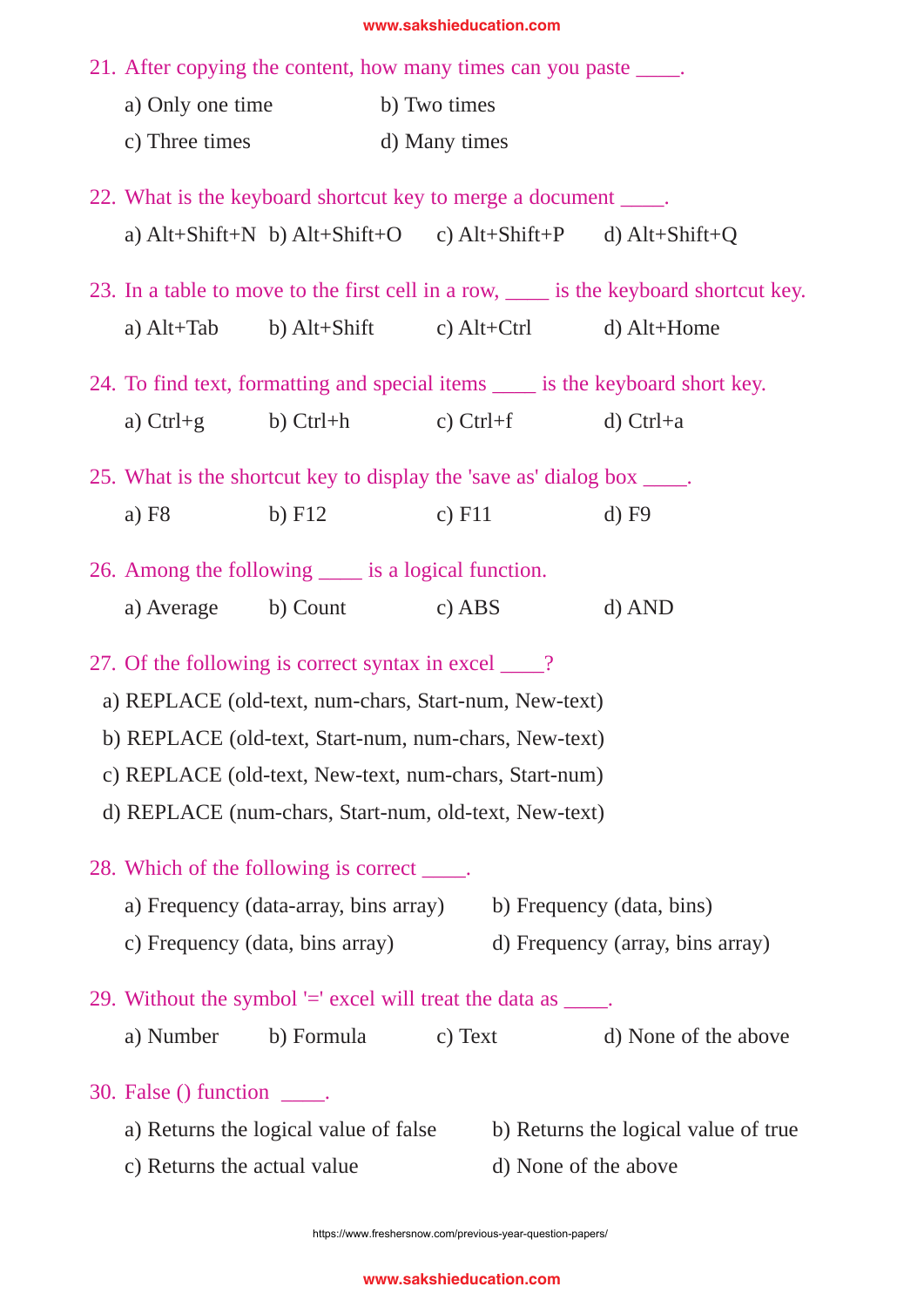| 31. A group of computers connected together through a central sever using cables and |                                                                                          |                                                                                  |                      |          |                                                   |  |  |
|--------------------------------------------------------------------------------------|------------------------------------------------------------------------------------------|----------------------------------------------------------------------------------|----------------------|----------|---------------------------------------------------|--|--|
|                                                                                      |                                                                                          | other communication devices is known as _____.                                   |                      |          |                                                   |  |  |
|                                                                                      |                                                                                          |                                                                                  |                      |          | a) Network b) LAN c) WAN d) None of the above     |  |  |
|                                                                                      | 32. All types of banking transactions performed electronically without manual operation  |                                                                                  |                      |          |                                                   |  |  |
|                                                                                      | is known as _____.                                                                       |                                                                                  |                      |          |                                                   |  |  |
| a) E-Banking                                                                         |                                                                                          |                                                                                  | b) Computerization   |          |                                                   |  |  |
|                                                                                      | c) Modernization                                                                         |                                                                                  | d) None of the above |          |                                                   |  |  |
|                                                                                      | 33. Banks use computers for _____.                                                       |                                                                                  |                      |          |                                                   |  |  |
|                                                                                      | a) Track customer information<br>b) Process the loan application                         |                                                                                  |                      |          |                                                   |  |  |
|                                                                                      | c) Track the credit card information d) All of the above                                 |                                                                                  |                      |          |                                                   |  |  |
|                                                                                      | 34. Measuring unit of capacity of hard drive is _____.                                   |                                                                                  |                      |          |                                                   |  |  |
|                                                                                      |                                                                                          |                                                                                  |                      |          | a) GB b) GHz c) MHz d) None of the above          |  |  |
|                                                                                      | 35. Web address is a unique address to identify ______ on web.                           |                                                                                  |                      |          |                                                   |  |  |
|                                                                                      |                                                                                          |                                                                                  |                      |          | a) Browser b) Website c) Link d) All of the above |  |  |
|                                                                                      | 36. In a network, the computer that stores the files and processes the data is named as? |                                                                                  |                      |          |                                                   |  |  |
|                                                                                      | a) Terminal b) Modem c) Server d) None                                                   |                                                                                  |                      |          |                                                   |  |  |
|                                                                                      | 37. In processing of cheques which of the following technology is helpful to the banks?  |                                                                                  |                      |          |                                                   |  |  |
|                                                                                      | a) OMR                                                                                   | b) Barcode                                                                       | c) MICR              |          | $d)$ OCR                                          |  |  |
|                                                                                      |                                                                                          | 38. The computer code for interchange of information between terminals is _____. |                      |          |                                                   |  |  |
|                                                                                      | a) ASCII                                                                                 | b) ACSII                                                                         | c) ASICI             |          | d) ASIIC                                          |  |  |
|                                                                                      | 39. Of the following, <u>equal</u> is different from the group.                          |                                                                                  |                      |          |                                                   |  |  |
|                                                                                      | a) Windows                                                                               |                                                                                  |                      |          | b) MS-Word c) MS-Excel d) MS-PowerPoint           |  |  |
|                                                                                      | 40. Of the following, <u>equal</u> is not a computer language.                           |                                                                                  |                      |          |                                                   |  |  |
|                                                                                      | a) MS-Word b) $C++$                                                                      |                                                                                  |                      | c) COBOL | d) BASIC                                          |  |  |
|                                                                                      |                                                                                          | 41. A collection of related records in a database _____.                         |                      |          |                                                   |  |  |
|                                                                                      | a) Field                                                                                 | b) File c) Both (a) and (b)                                                      |                      |          | d) None of the above                              |  |  |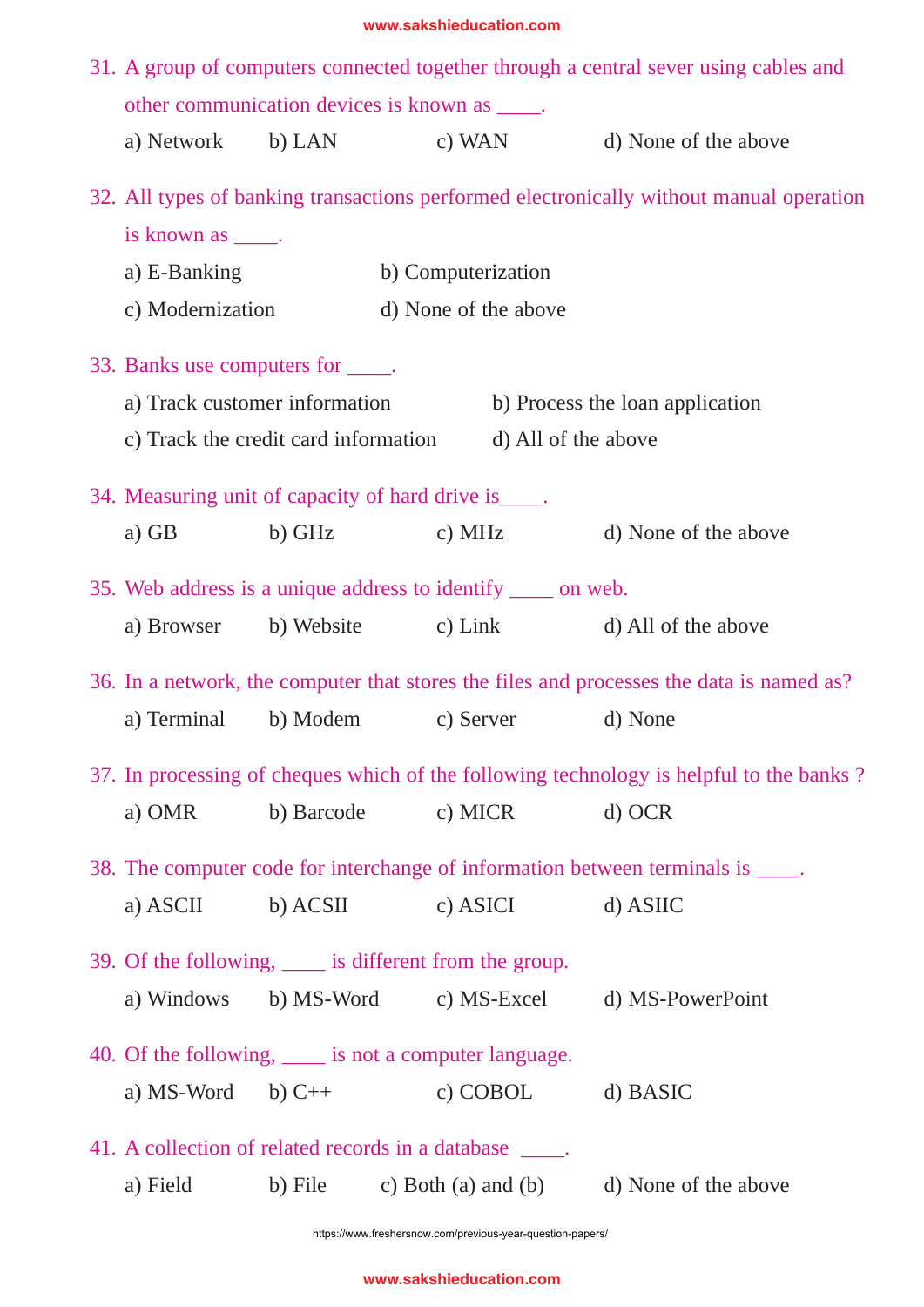## 42. VIRUS stands for \_\_\_\_.

- a) Virtual Information Resource Under Siege
- b) Vital Information Recourse Under Sage
- c) Virus Information Recourse Under Siege
- d) Vital Information Recourse Under Siege
- 43. \_\_\_\_ is known as restricting the access to information.
- a) Decryption b) Encryption c) Hacking d) None of the above 44. \_\_\_\_ is known as allowing the authorized access to information. a) Decryption b) Encryption c) Hacking d) None of the above 45. \_\_\_\_ is known as unauthorized access to the system. a) Decryption b) Encryption c) Hacking d) None of the above 46. \_\_\_\_ are the examples of pointing devices. a) Electronic Mouse b) Pointing Stick c)Track ball d) All of the above 47. The device that is used to read bar codes is  $\_\_\_\_\$ . a) OMR b) Barcode c) MICR d) OCR
- 48. Nano Second is the \_\_\_\_.
	- a) Millionths of a second
	- b) Billionths of a second
	- c) Trillionth of a second
	- d) Thousands of a second

49. Of the following, would be considered as a way through which a computer virus can enter into a computer system.

- a) E-mail with attachments
- b) Downloading the data from sites
- c) Operating the system without antivirus software
- d) All of the above